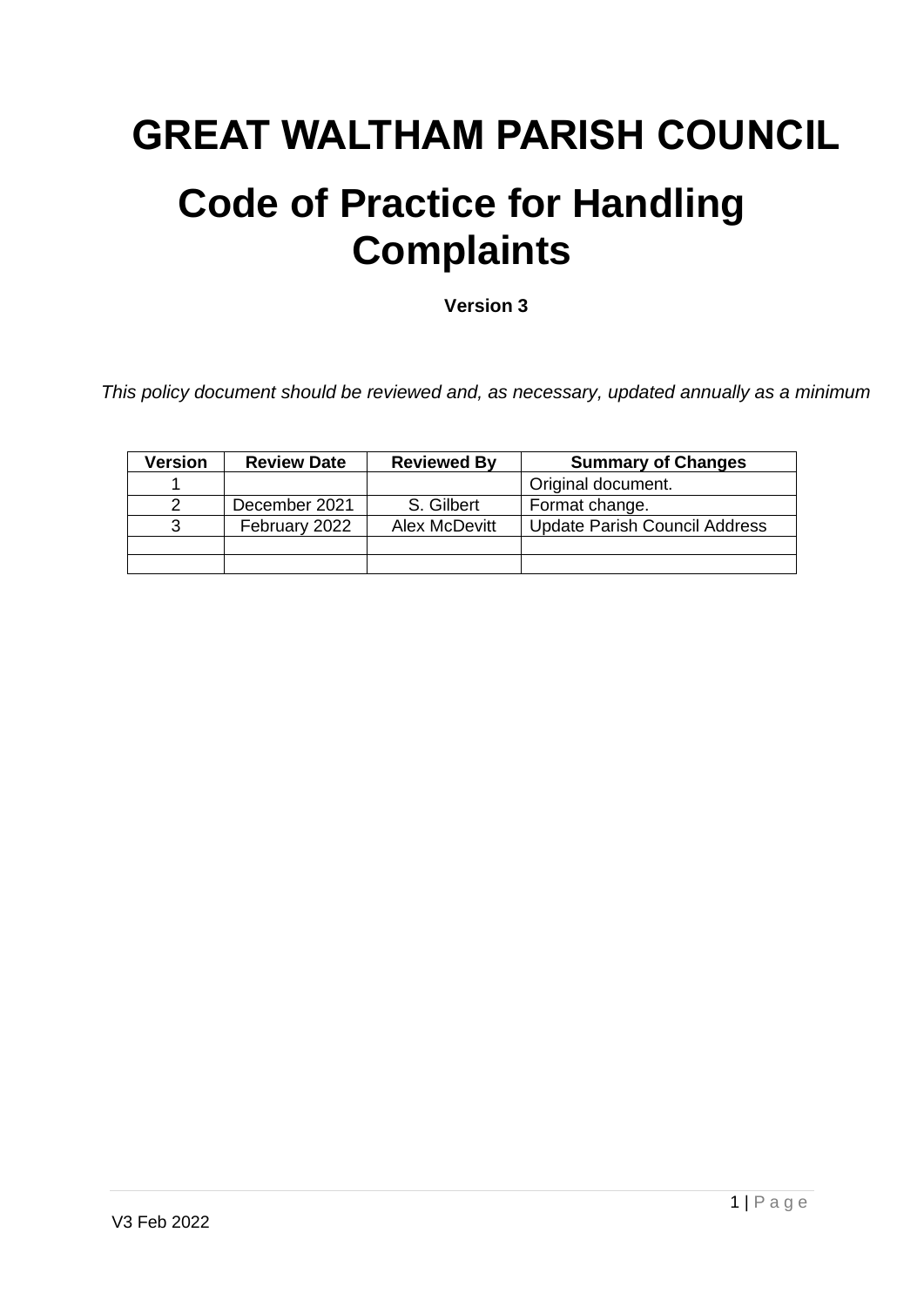## **Introduction**

- 1. Complaints about the proper officer of the Council (The Clerk) will be dealt with as an employment matter. The Complainant to be assured that the matter will be dealt with internally as such and appropriate action taken as required.
- 2. Complaints regarding the conduct of a member of the Council must be submitted to:

The Monitoring Officer, Chelmsford City Council, Duke Street, Chelmsford, Essex CM1 1JE. If the complaint relates to the Code of Conduct the Complainant must state why he/she thinks the member of the Council has not followed the Code of Conduct.

- 3. This Code of Practice is therefore aimed at those situations concerning the Council's action or lack of action or the standard of a service, whether the action was taken or the service provided by the Council or a person or body acting on behalf of the Council. The Code of Practice is also appropriate for dealing with an allegation of administrative fault such as not following procedures or standing orders, inadequate service, no service, delay or making a mistake. It is not appropriate for dealing with complaints against individuals, as the provisions above should cover such situations.
- 4. The Council views the adoption of this Code of Practice as an effective way of dealing with complaints received and a means of preserving the good reputation of the Council through a transparent process.
- 5. The Code of Practice is designed for those complaints that cannot be satisfied by less formal measures or explanations provided to the Complainant by the Clerk or the Chairman.
- 6. The Clerk would generally represent the position of the Council/Committee and also advise the Council/Committee. If the Clerk is putting forward the justification for the action or procedure complained of, he/she might have a conflict of interest and should, in such circumstances, not advise the Council/Committee.
- 7. At all times, the rule of natural justice will apply. In other words, all parties should be treated fairly and the process should be reasonable, accessible and transparent.
- 8. All written complaints should be sent to Great Waltham Parish Council, Parish Office, Great Waltham Village Hall (Houlton Hall), South Street, Great Waltham, Chelmsford, Essex, CM3 1DF.
- 9. Great Waltham Parish Council will usually handle a complaints through normal Council meetings if the matter cannot be resolved by less formal measures or explanations. If however, it was felt prudent to do so to provide a speedier solution, then a Committee may be established for a particular complaint. Should a Complainant feel intimidated by facing the Full Council, then the Chairman or the Clerk should meet with three other Councillors. Their conclusions and recommendations should be presented at the next Council meeting.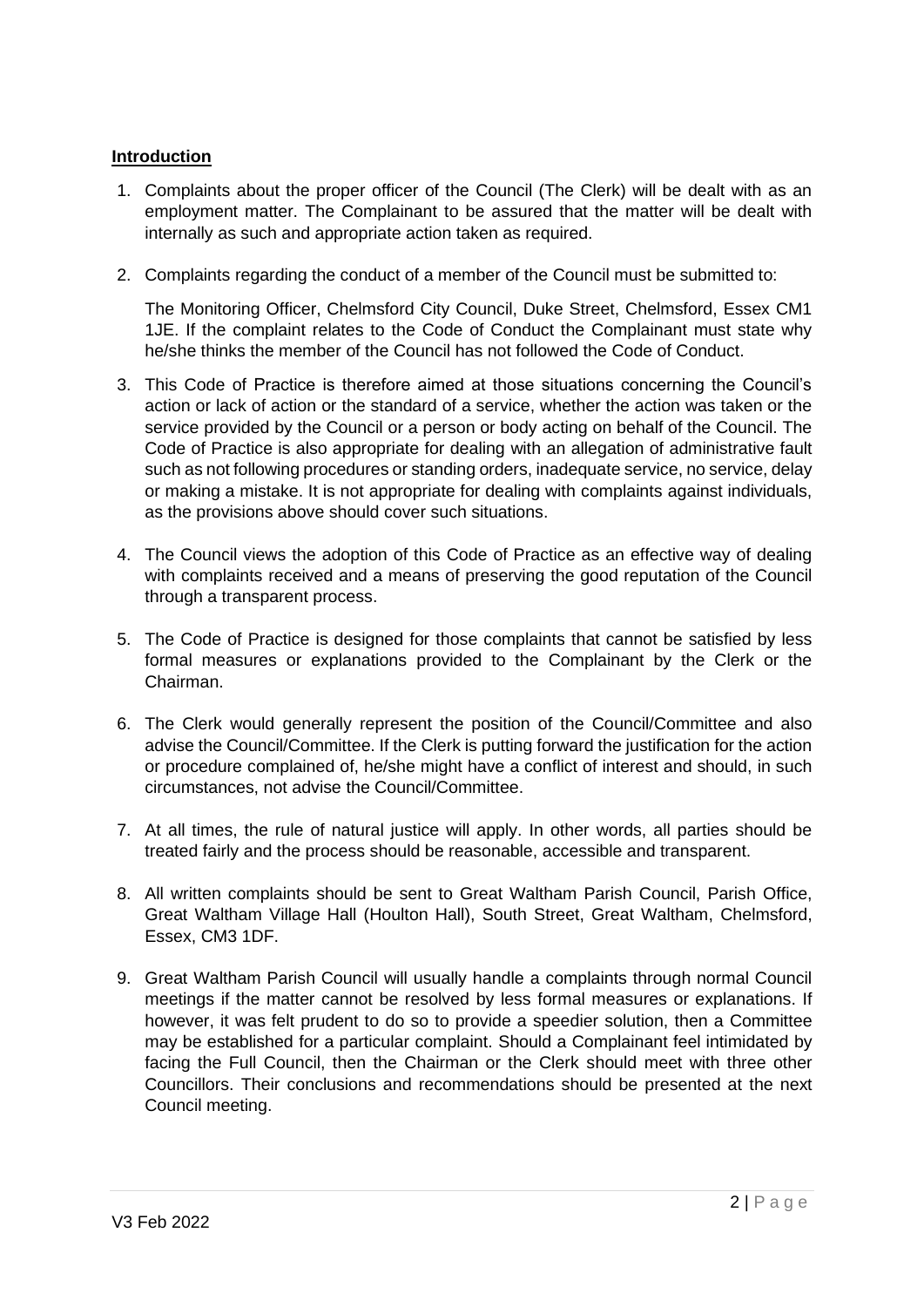## **Prior to Meeting**

- 1. If a complaint about procedures or administration is notified orally to a councillor or the Clerk and they cannot satisfy the Complainant fully forthwith, the Complainant shall be asked to put the complaint in writing to the Clerk and be assured that it will be dealt with promptly after receipt.
- 2. If the Complainant prefers not to put the complaint to the Clerk, he or she shall be advised to put it to the Chairman.
- 3. Upon receipt of a written complaint, the letter will be acknowledged swiftly and the Complainant advised when the matter will be considered by the Council.
- 4. On receipt of a written complaint the Clerk or Chairman, as the case may be, shall (except where the complaint is about his or her own actions) try to settle the complaint directly with the Complainant. If this is not possible, then they will advise the Complainant when the matter will be considered by the Council or by the Committee established for the purpose of hearing the complaint. The Complainant should also be advised whether the complaint will be treated as confidential or whether, for example, notice of it will be given in the usual way (if, for example, the complaint is to be heard by a Committee).
- 5. The Complainant will be asked at the outset to confirm if he/she wishes the complaint to be treated confidentially. Even if the Complainant waives their right to confidentially, the council will comply with its obligations under the Data Protection Act 1998 to safeguard against unlawful disclosure of personal data.
- 6. Where the Clerk or Chairman receives a written complaint about his or her own actions he or she shall forthwith refer the complaint to the council.
- 7. The Clerk or Chairman shall report to the next meeting of the council any written complaint disposed of by direct action with the Complainant.
- 8. The Clerk or Chairman shall bring any written complaint which has not been settled to the next meeting of the council. The Clerk shall notify the Complainant as soon as possible of the date on which the complaint will be considered and invite him/her to attend the meeting and to bring with them a representative should they so wish.
- 9. The Complainant shall provide the Council with copies of any documentation or other evidence relied on at least seven clear working days prior to the meeting. The Council shall provide the Complainant with copies of any documentation upon which they wish to rely at the meeting and shall do so promptly, allowing the claimant the opportunity to read the material in good time for the meeting.

#### **At the Meeting:**

The order of business for the meeting is as follows:

- 1. The council shall consider whether the circumstances attending any complaint warrant the matter being discussed in the absence of the press and public but any decision on a complaint shall be announced at the council meeting in public.
- 2. The Chairman will introduce everyone present.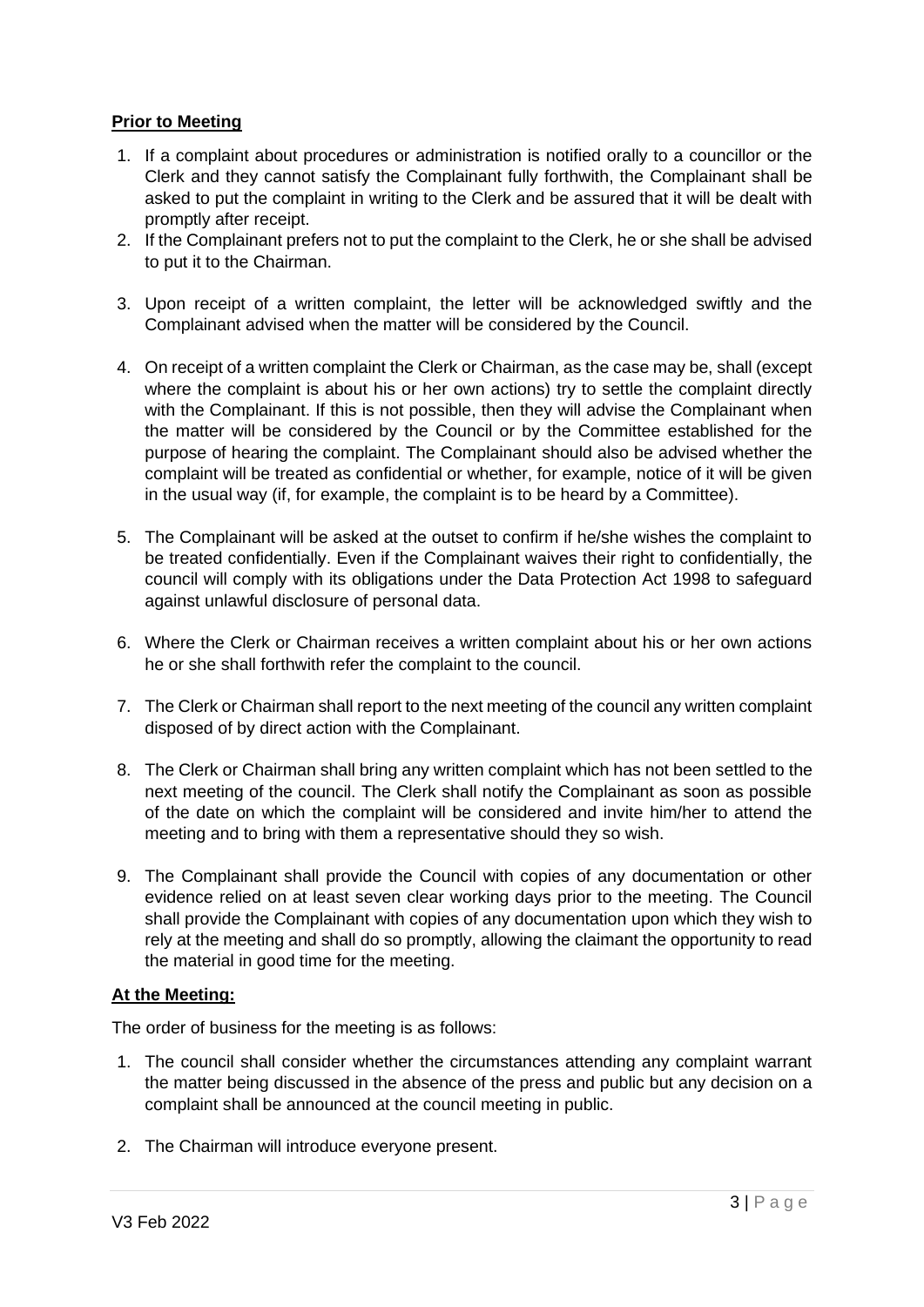- 3. The Chairman will explain the procedure.
- 4. The Complainant (or representative) will then outline the grounds for complaint.
- 5. The Clerk, or other proper officer, then Members, in that order, may ask any questions of the Complainant.
- 6. The Clerk or other proper officer will explain the Council's position.
- 7. Members may ask any question of the Clerk or other proper officer.
- 8. The Clerk or other proper officer and Complainant, in that order, will be offered the opportunity to summarise their position.
- 9. The Clerk or other proper officer and Complainant will be asked to leave the room while Members decide whether or not the grounds for the complaint have been made (if a point of clarification is necessary, both parties will be invited back to the meeting).
- 10. The Clerk or other proper officer and Complainant will return to either hear the decision or be advised when a decision will be made.

#### **After the Meeting**

- 1. The decision will be confirmed in writing to the Complainant together with details of any action to be taken within seven working days of the meeting.
- 2. The Council shall defer dealing with any written complaint only if it is of the opinion that issues of law or practice arise on which advice is necessary. The complaint shall be dealt with at the next meeting after the advice has been received.

#### **Vexatious Complaints**

- 1. Most complainants behave in legitimate ways. A very small minority make complaints that are vexatious, in that they persist unreasonably with their complaints, or make complaints in order to make life difficult for the Council rather than to genuinely resolve a grievance.
- 2. The Council recognizes that it is important to distinguish between people who make a number of complaints because they genuinely believe things have gone wrong, and people who are seeking to subvert the legitimate business of the Council. The Council acknowledges that complainants will often be frustrated and aggrieved and it is therefore important to consider the merits of each case rather than the way in which they are expressed.
- 3. It is not necessary to meet a complainant's unreasonable demands, or to answer every single point in an unreasonable letter. Judgement will be required to separate a complainant's legitimate queries from those that are unreasonable, often within the same complaint. Skill will be required to respond tactfully and sympathetically. If the complainant's persistence adversely affects the Council's ability to do its work and provide a service to others, the Parish Council needs to address such behaviour.
- 4. If any Councillor believes that a complaint is vexatious, as defined in the Code for Handing Vexatious Complaints, the matter will be raised with the Clerk and Chair. If the Clerk and